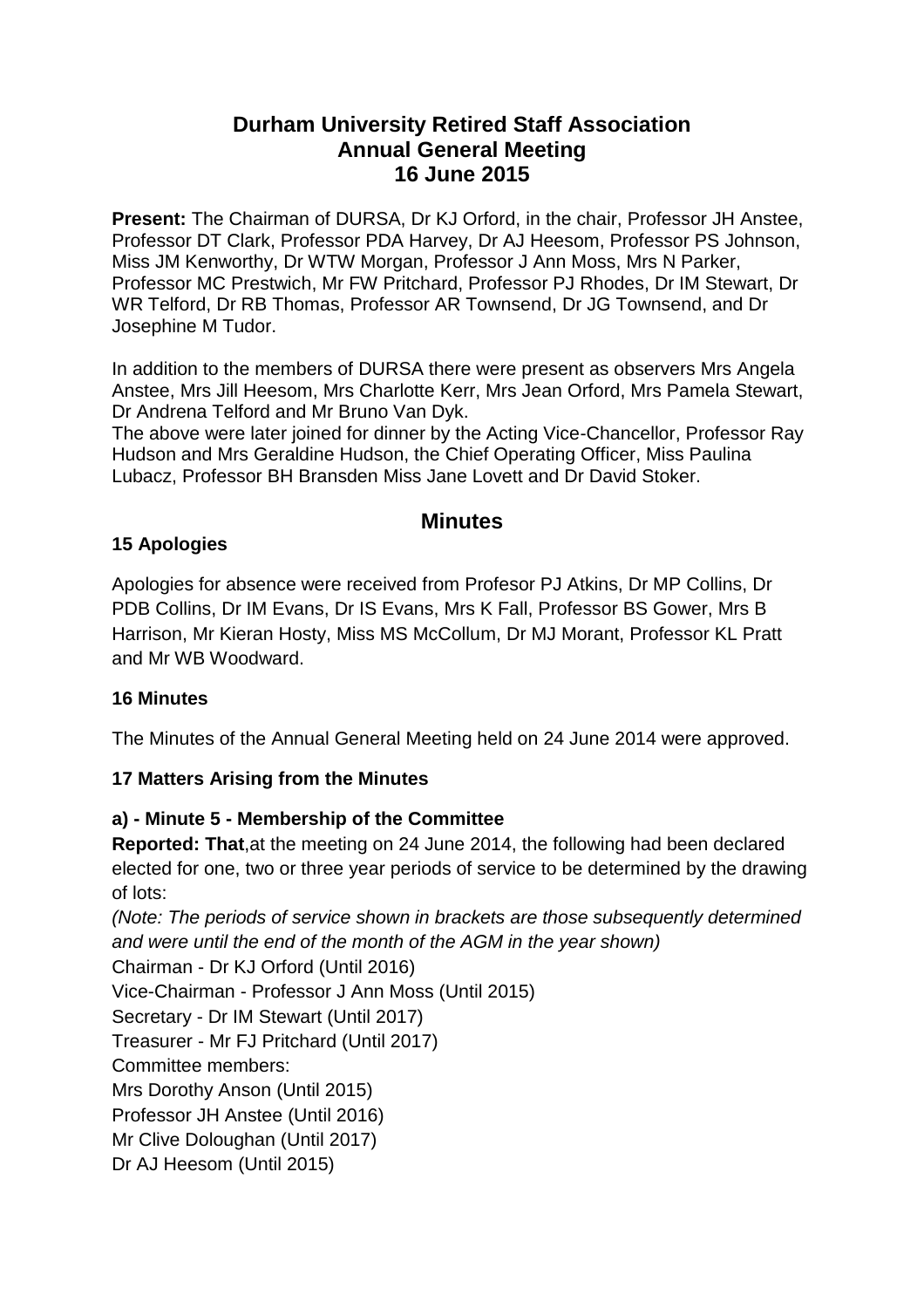Miss Margaret McCollum (Until 2016)

## **18 Annual Report**

**Reported: That** in introducing the annual report the Chairman noted that 2014-15 had been the Association's first year of full operation. He thanked the staff of DARO for all their assistance and the Committee, Treasurer and Secretary of DURSA for their help. The Committee then reported as follows:

### Acknowledgements

The Committee was very grateful for the continuing help of DARO staff in handling records and bookings and in distributing news and circulars to members.

### The Committee

The Committee itself had met regularly during the year and had welcomed the evolving implementation of the registration arrangements and the privileges for members as well as improvements to the website. Further simplification of processes was still a target as members continued to experience difficulties. The domain name dursa.uk had been acquired and directed to the DURSA home page on the web to simplify access for members. Consideration had been given to the best ways for DURSA to support the University in its work resulting so far in the proposal referred to in Minute 21 below. Attention had successfully been drawn to the problem faced by the widow of a member of staff initially denied access to work in progress held in her late husband's email account.

#### Membership

Drawing the attention of Durham's USS pensioners to DURSA as reported last year, had resulted in a continuing increase in membership which now numbered 312. It was a matter of much regret that a parallel circulation to retired members of the University's own pension scheme had been delayed by problems affecting the University payroll.

Unfortunately despite all efforts, it was still not fully appreciated that eligibility for membership was dependent only on drawing a University of Durham or USS pension irrespective of whether continuing to work part-time or not. There was now one associate member although a number of offers of associate membership had been made. Special arrangements have been made for the few members without email access.

### Events during the Year

A number of successful events have been held and there had been a welcome increase in the numbers attending as could be seen from the following:

*(Actual attendance figures so far are shown in brackets)*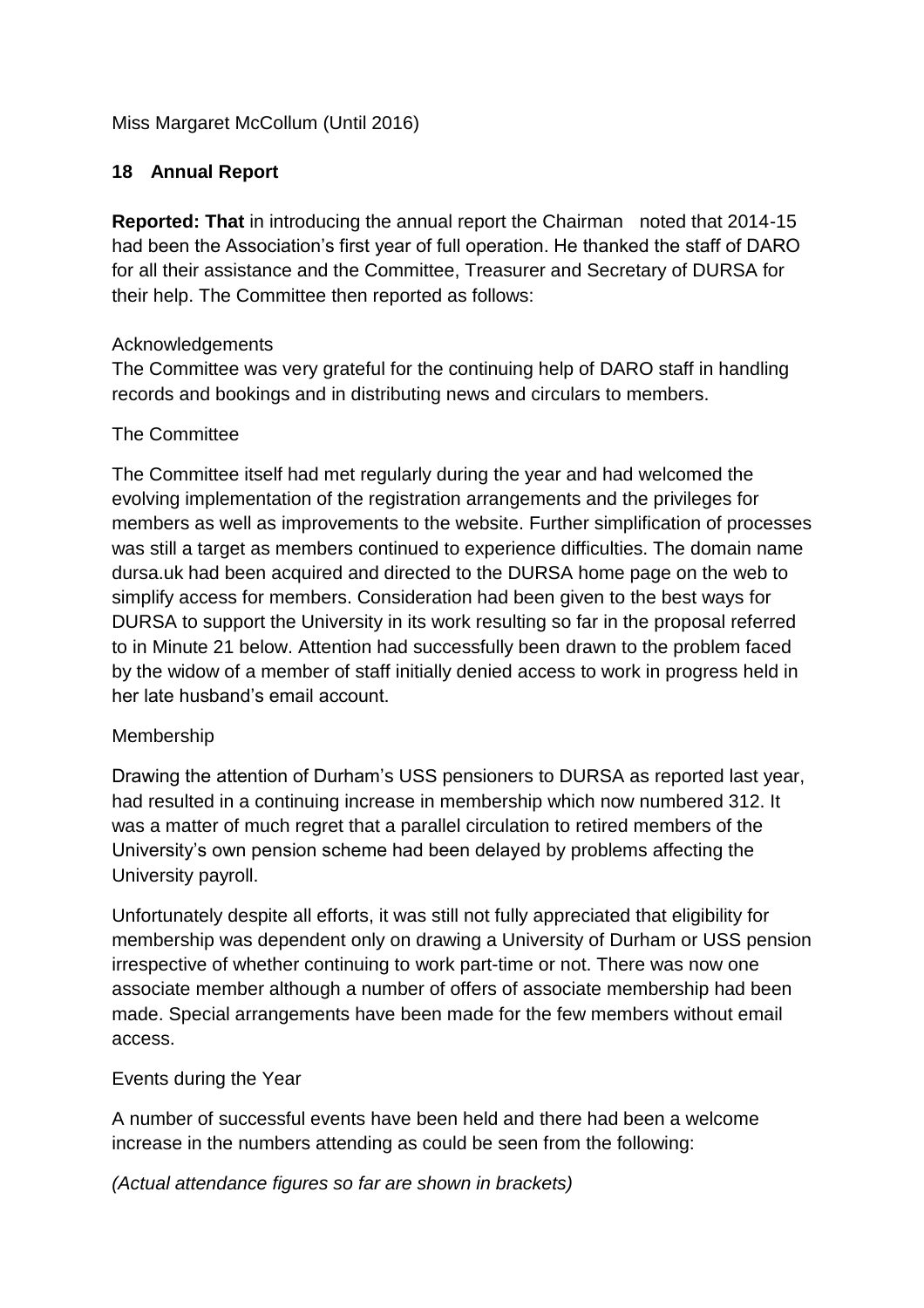Visit to the Queen's Campus, Stockton on 29 October 2014 *(11)* Pre-Christmas Reception and Get-Together on 16 December 2014 *(24)* Visit to New Police Headquarters on 4 February 2015 *(31)* Visit to the Department of Archaeology on 18 February 2015 *(28)* Visit to Harrison and Harrison, Organ Builders, on 15 April 2015 *(39)* Visit to the Bowes Museum and its Library on 29 April 2015 *(26)* Visit to Netpark on 15 May 2015 *(25)* (The AGM and Annual Dinner in Collingwood College on 16 June 2015) (Events had been costed to leave a small margin with a view to building up a small balance to act as a cushion and as the nucleus of a good causes fund) On every visit DURSA members had been made very welcome and the Association recorded its gratitude to all the hosts.

## Future Events

Events being arranged for 2015-16 included visits to the Engineering and Geography departments and to the Oriental Museum, the usual December Reception and Get-Together, an antiques event and the AGM and Annual Dinner. It was hoped to arrange further visits and activities.

### **19 Accounts**

**Received:** the Association's accounts for 2014-15 which had been laid on the table at the meeting and which showed a balance of £57.71 to be carried forward. (Copy is filed with the minutes)

**Noted: that,** probably as a result of coding problems, considerable difficulty had been experienced in tracing some transactions. Some concerns remained but a firm basis had been established for the 2015-16 accounts. Mrs Kerr was thanked for all the trouble she had taken in helping to produce the accounts.

### **20 Membership of the Committee**

#### **Reported:**

**a) That** the retiring members of the committee, eligible to stand again were Mrs Anson, Dr Heesom and Professor Moss. All were warmly thanked for their services.

**b) That,** in the absence of further nominations, the following, who had been duly proposed and seconded, were declared elected for three years:

Mrs S Brooks Mrs K Fall Dr AJ Heesom.